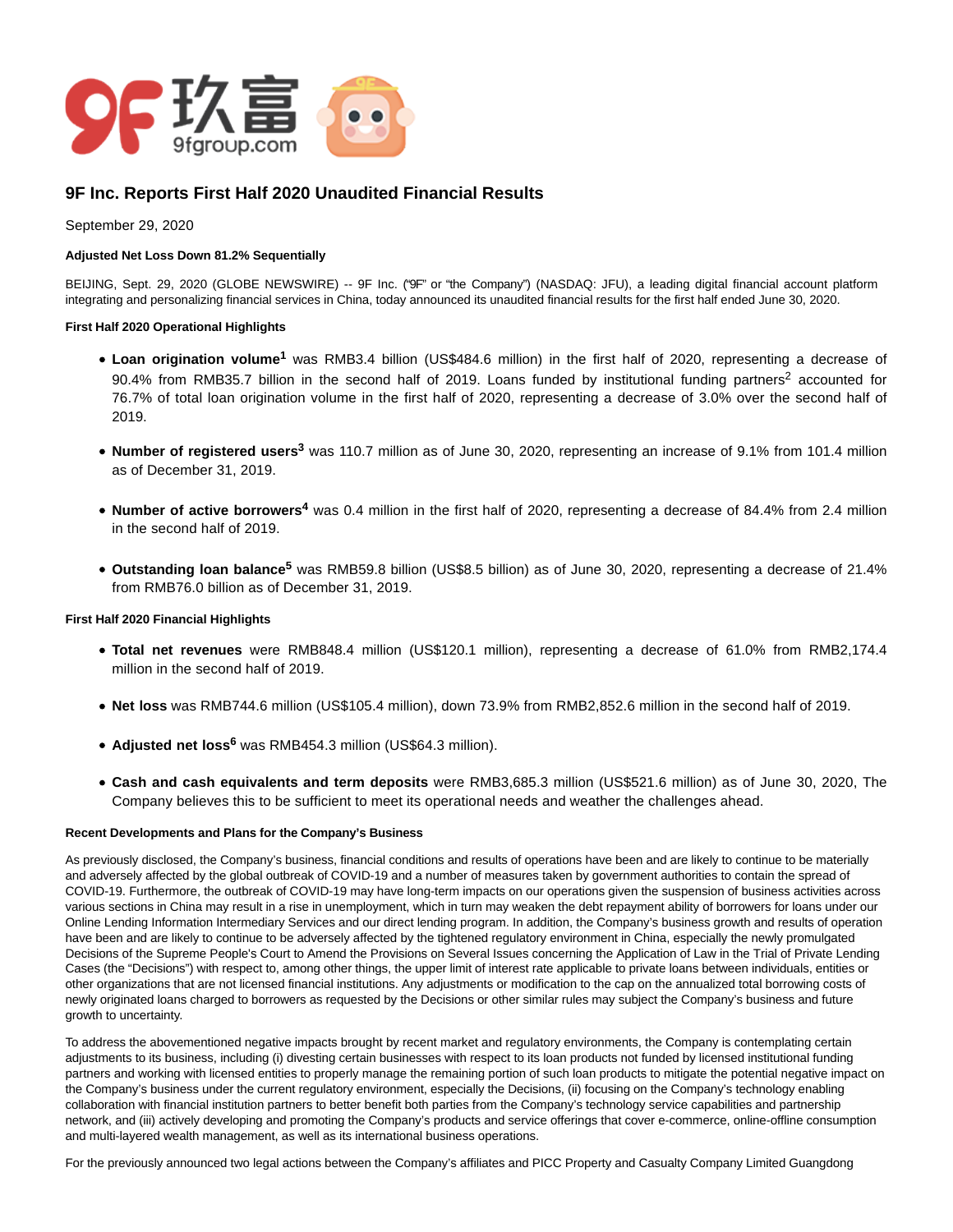Branch ("PICC"), both actions still remain at the preliminary stage, and it is not possible at this stage to ascertain the outcome of either of the lawsuits. If the Company does not prevail in either of the lawsuits completely or in part, or fails to reach a favorable settlement with PICC, the Company's results of operations, financial condition, liquidity and prospects may be materially and adversely affected. The Company intends to update its shareholders if and when further information with respect to such legal actions is available.

### **First Half 2020 Financial Results**

**Total net revenues** decreased by 61.0% from RMB2,174.4 million in the second half of 2019, primarily due to the decreases in net revenues generated from loan facilitation services which in turn resulted from the decline in loan origination volume.

- Loan facilitation services revenue in the first half of 2020 were RMB227.8 million (US\$32.2 million), representing a decrease of 85.5% from RMB1,572.1 million in the second half of 2019. The decrease in net revenues from loan facilitation services was primarily due to a decrease in loan origination volume which was affected by COVID-19 and our dispute with PICC.
- Post-origination services revenue were RMB530.2 million (US\$75.0 million) in the first half of 2020, representing an increase of 17.5% from RMB451.2 million in the second half of 2019, primarily due to an increasing portion of service revenue allocated to post-origination services in the first half of 2020 and the slightly increased outstanding loan balance which resulted in the Company providing more post-origination services.
- Other revenues were RMB90.4 million (US\$12.8 million) in the first half of 2020, representing a decrease of 40.2% from RMB151.2 million in the second half of 2019 as the referral revenue of the Company decreased due to the epidemic of COVID-19.

**Sales and marketing expenses** were RMB174.2 million (US\$24.7 million) in the first half of 2020, representing a decrease of 88.3% from RMB1,494.7 million in the second half of 2019. The reason for such decrease is that the the volume of loan origination was reduced due to COVID-19, so the Company reduced its efforts in marketing promotion accordingly.

**Origination and servicing expenses** were RMB634.5 million (US\$89.8 million) in the first half of 2020, representing a decrease of 30.2% from RMB909.4 million in the second half of 2019, primarily due to the decreases of third-party loan collection expense, credit assessment expense and payment processing expense.

**General and administrative expenses** were RMB550.7 million (US\$78.0 million) in the first half of 2020, representing a decrease of 24.2% from RMB726.9 million in the second half of 2019, primarily due to a decrease in share-based compensation expenses, and the Company also has implemented significant cost control such as headcount reductions to mitigate the impact of COVID-19.

**Operating loss** was RMB706.6 million (US\$100.0 million) in the first half of 2020, compared with operating loss of RMB3,105.1 million in the second half of 2019.

**Interest income** was RMB63.9 million (US\$9.0 million) in the first half of 2020, compared with RMB87.0 million in the second half of 2019.

**Income tax expense** was RMB17.9 million (US\$2.5 million) in the first half of 2020, compared with income tax benefit of RMB305.1 million in the second half of 2019.

**Net loss** was RMB744.6 million (US\$105.4 million) in the first half of 2020, compared with net loss of RMB2,852.6 million in the second half of 2019.

**Adjusted net loss** was RMB454.3 million (US\$64.3 million) in the first half of 2020, compared with RMB2,411.4 million in the second half of 2019.

As of June 30, 2020, the Company had cash and cash equivalents and term deposits of RMB3,685.3 million (US\$521.6 million).

## **About 9F Inc.**

9F Inc. is a leading digital financial account platform integrating and personalizing financial services in China with the footprint expanding overseas. The Company provides a comprehensive range of financial products and services across loan product, online wealth management products, and payment facilitation, all integrated under a single digital financial account.

For more information, please visi[t http://ir.9fgroup.com/](https://www.globenewswire.com/Tracker?data=At2B8ikXHVhvxu0eaoZS1NNf-jsxE6cH_jbo_NWB2dKrXfIbz4mNcOgUeaz3tzn_qfj-aBUOdwhmNc5pX_1hQf82BYtq4gJxuvvi0vBwJfQ=)

#### **Use of Non-GAAP Financial Measures**

The Company uses adjusted net income (loss), a non-GAAP financial measure, in evaluating its operating results and as a supplemental measure to review and assess its financial and operational performance. The Company believes that adjusted net income (loss) provides useful information about its core operating results, enhances the overall understanding of its past performance and future prospects and allows for greater visibility with respect to key metric used by the Company's management in its financial and operational decision-making. The Company also believes that adjusted net income (loss), which excludes the effect of share-based compensation expenses, impairment loss of investments, impairment of goodwill, impairment loss of intangible asset and tax effect of adjustments, helps identify underlying trends in its business and help the Company's management formulate business plans.

Adjusted net income (loss) is not defined under U.S. GAAP and is not presented in accordance with U.S. GAAP. This non-GAAP financial measure has limitations as an analytical tool, and when assessing the Company's operating performance, cash flows or liquidity, investors should not consider it in isolation, or as a substitute for net income (loss), cash flows provided by operating activities or other consolidated statements of operation and cash flow data prepared in accordance with U.S. GAAP. Other companies, including peer companies in the industry, may calculate this non-GAAP measures differently, which may reduce their usefulness as a comparative measure. The Company encourages investors and others to review its financial information in its entirety and not rely on a single financial measure.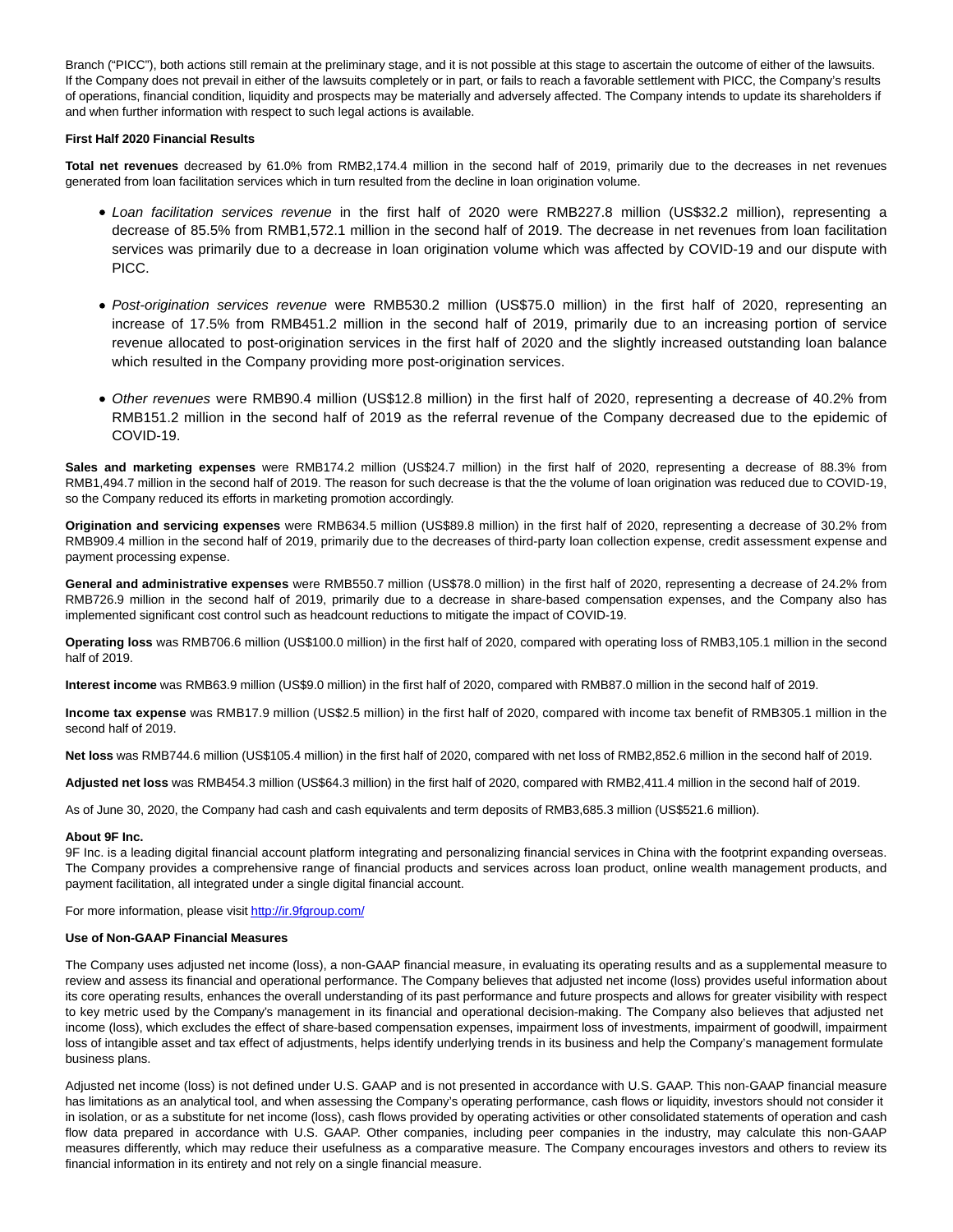The Company compensates for these limitations by reconciling the non-GAAP financial measure to the most directly comparable U.S. GAAP financial measure, which should be considered when evaluating the Company's performance. For more information on this non-GAAP financial measure, please see the table captioned "Reconciliations of GAAP and Non-GAAP results" set forth at the end of this press release.

#### **Exchange Rate Information**

This announcement contains translations of certain RMB amounts into U.S. dollars at a specified rate solely for the convenience of the reader. Unless otherwise noted, all translations from RMB to U.S. dollars are made at a rate of RMB7.0651 to US\$1.00, the rate in effect as of June 30, 2020 as set forth in the H.10 statistical release of the Federal Reserve Board.

#### **Safe Harbor Statement**

This press release contains forward-looking statements. These statements constitute "forward-looking" statements within the meaning of Section 21E of the Securities Exchange Act of 1934, as amended, and as defined in the U.S. Private Securities Litigation Reform Act of 1995. These forwardlooking statements can be identified by terminology such as "will," "expects," "anticipates," "future," "intends," "plans," "believes," "estimates," "target," "confident" and similar statements. Such statements are based upon management's current expectations and current market, regulatory and operating conditions and relate to events that involve known or unknown risks, uncertainties and other factors, all of which are difficult to predict and many of which are beyond the Company's control. Forward-looking statements involve risks, uncertainties and other factors that could cause actual results to differ materially from those contained in any such statements. Potential risks and uncertainties include, but are not limited to, uncertainties as to the Company's ability to attract and retain borrowers and investors on its marketplace, its ability to increase volume of loans facilitated through the Company's marketplace, its ability to introduce new loan products and platform enhancements, its ability to compete effectively, laws, regulations and governmental policies relating to the online consumer finance industry in China, general economic conditions in China, and the Company's ability to meet the standards necessary to maintain listing of its ADSs on the Nasdaq, including its ability to cure any non-compliance with the Nasdaq's continued listing criteria. Further information regarding these and other risks, uncertainties or factors is included in the Company's filings with the U.S. Securities and Exchange Commission. All information provided in this press release is as of the date of this press release, and 9F Inc. does not undertake any obligation to update any forward-looking statement as a result of new information, future events or otherwise, except as required under applicable law.

#### **For investor and media enquiries, please contact:**

In China: 9F Inc. E-mail: [ir@9fbank.com.cn](https://www.globenewswire.com/Tracker?data=KR5Rw_UGjN7STEmQAM-ndpyEXR9EwZC4R8-7VFLtKikH54DWkKORfNANDD7zVJVtihQxp6JvQXodtsyfyXQu3g==)

Christensen

In China Mr. Eric Yuan Phone: +86-10-5900-1548 E-mail: Eyuan@christensenir.com

In US Ms. Linda Bergkamp Phone: +1-480-614-3004 Email[: lbergkamp@christensenir.com](https://www.globenewswire.com/Tracker?data=nLyV7PEfH7O740v__nqDSA3aEbRCSlno2qZa1FMapJAfGKep0-sV-mCxcGa8sG9GKTIjrFvpf4j3_spa40NdYY3QhahPQafE785roWUnYLkrysw-gBa2f1EoUxWX3rHg)

#### **9F Inc.**

# **UNAUDITED CONDENSED CONSOLIDATED BALANCE SHEETS**

(All amounts in thousands, except for number of shares and per share data, or otherwise noted)

|                                       | December 31<br>2019 | June 30<br>2020 | June 30<br>2020 |  |
|---------------------------------------|---------------------|-----------------|-----------------|--|
|                                       | <b>RMB</b>          | <b>RMB</b>      | <b>USD</b>      |  |
| <b>Assets</b>                         |                     |                 |                 |  |
| Cash and cash equivalents             | 4,684,003           | 3,651,788       | 516,877         |  |
| Restricted cash                       | 125,437             | 262,730         | 37,187          |  |
| term deposit                          | 24,000              | 33,558          | 4,750           |  |
| Accounts receivable                   | 280,995             | 307,657         | 43,546          |  |
| Other receivable                      | 117,340             | 225,347         | 31,896          |  |
| loan receivables                      | 778,480             | 415,825         | 58,856          |  |
| Amount due from related party         | 50,000              | 47,955          | 6,788           |  |
| Prepaid expenses and other assets     | 1,137,787           | 802,357         | 113,566         |  |
| Contract assets                       | 24,824              | 33,088          | 4,683           |  |
| Long-term investment                  | 775,644             | 1,162,288       | 164,511         |  |
| Operating lease right-of-use assets   | 121,791             | 88,624          | 12,544          |  |
| Property, equipment and software, net | 110,376             | 97,282          | 13,769          |  |
| Goodwill                              | 72,224              | 22,137          | 3,133           |  |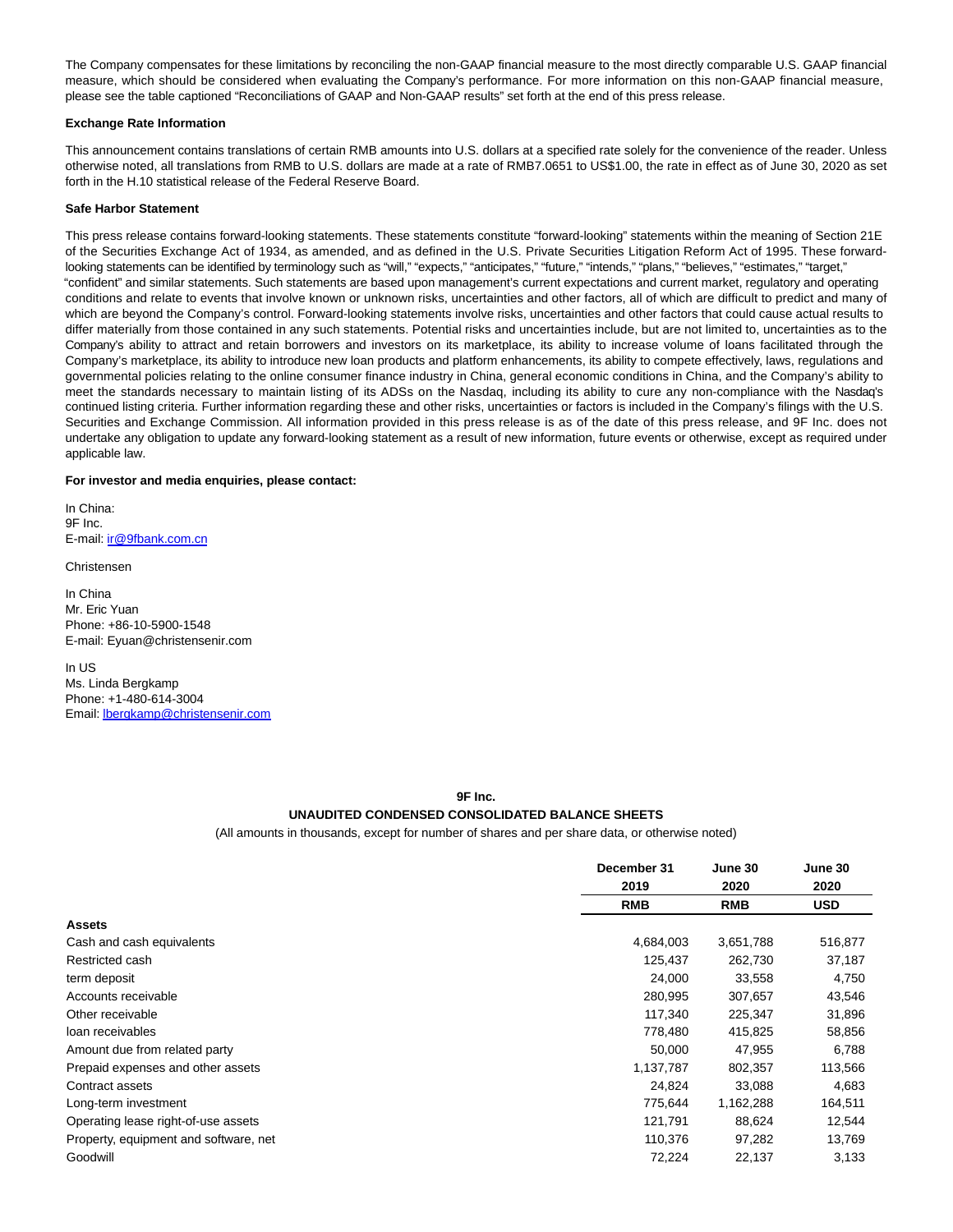| Intangible asset                                                      | 73,476    | 52,070    | 7,370     |
|-----------------------------------------------------------------------|-----------|-----------|-----------|
| Deferred tax assets                                                   | 503,987   | 513,932   | 72,743    |
| <b>Total assets</b>                                                   | 8,880,364 | 7,716,638 | 1,092,219 |
|                                                                       |           |           |           |
| <b>Liabilities</b>                                                    |           |           |           |
| Deferred revenue                                                      | 788,906   | 432,517   | 61,219    |
| Payroll and welfare payable                                           | 41,646    | 19,649    | 2,781     |
| Taxes payable                                                         | 320,350   | 268,545   | 38,010    |
| Accrued expenses and other liabilities                                | 1,229,110 | 1,087,333 | 153,902   |
| Operating lease liabilities                                           | 125,407   | 102,784   | 14,548    |
| Amount due to related party                                           | 29,902    | 23,302    | 3,298     |
| Deferred tax liability                                                | 17,215    | 13,227    | 1,872     |
| <b>Total liabilities</b>                                              | 2,552,536 | 1,947,357 | 275,630   |
|                                                                       |           |           |           |
| <b>Shareholder's equity</b>                                           |           |           |           |
| Ordinary shares                                                       |           |           |           |
| Class A ordinary shares                                               | 1         |           |           |
| Class B ordinary shares                                               | 1         |           |           |
| Additional paid-in capital                                            | 5,241,296 | 5,448,305 | 771,158   |
| <b>Statutory reserves</b>                                             | 459,029   | 466,377   | 66,011    |
| Retained earnings                                                     | 488,236   | (305,003) | (43, 170) |
| Accumulated other comprehensive income                                | 92,220    | 116,141   | 16,439    |
| Total 9F Inc. shareholders' equity                                    | 6,280,783 | 5,725,822 | 810,438   |
| Non-controlling interest                                              | 47,045    | 43,459    | 6,151     |
| Total shareholders' equity                                            | 6,327,828 | 5,769,281 | 816,589   |
|                                                                       |           |           |           |
| TOTAL LIABILITIES, MEZZANINE EQUITY AND SHAREHOLERS'<br><b>EQUITY</b> | 8,880,364 | 7,716,638 | 1,092,219 |

#### **9F Inc.**

# **UNAUDITED CONDENSED CONSOLIDATED STATEMENTS OF OPERATIONS**

(Amounts in thousands, except for number of shares and per share data, or otherwise noted)

|                                                                                             | <b>Six Months Ended,</b> |               |             |            |
|---------------------------------------------------------------------------------------------|--------------------------|---------------|-------------|------------|
|                                                                                             | 2019/6/30                | 2019/12/31    | 2020/6/30   | 2020/6/30  |
|                                                                                             | <b>RMB</b>               | <b>RMB</b>    | <b>RMB</b>  | <b>USD</b> |
| Net revenue:                                                                                |                          |               |             |            |
| Loan facilitation services                                                                  | 1,905,840                | 1,572,057     | 227,792     | 32,242     |
| Post-origination services                                                                   | 153,510                  | 451,222       | 530,232     | 75,049     |
| Others                                                                                      | 191,181                  | 151,153       | 90,406      | 12,796     |
| <b>Total net revenue</b>                                                                    | 2,250,531                | 2,174,432     | 848,430     | 120,087    |
| Operating costs and expenses:                                                               |                          |               |             |            |
| Sales and marketing                                                                         | (848, 775)               | (1,494,653)   | (174, 243)  | (24, 662)  |
| Origination and servicing                                                                   | (228, 047)               | (909, 404)    | (634, 521)  | (89, 811)  |
| General and administrative                                                                  | (428, 886)               | (726, 861)    | (550, 734)  | (77, 951)  |
| Provision for doubtful contract assets and receivables                                      |                          | (2, 148, 638) | (195, 564)  | (27, 680)  |
| Total operating costs and expenses                                                          | (1,505,708)              | (5,279,556)   | (1,555,062) | (220,104)  |
| Interest income                                                                             | 138,684                  | 87,067        | 63,869      | 9,040      |
| Impairment loss of investments                                                              |                          | (154, 898)    | (30, 322)   | (4,292)    |
| Impairment loss of goodwill                                                                 |                          |               | (50, 291)   | (7, 118)   |
| Impairment loss of intangible asset                                                         |                          |               | (17, 220)   | (2, 437)   |
| Gain recognized on remeasurement of previously held equity interest in<br>acquiree          | 16,272                   |               |             |            |
| Other income, net                                                                           | (2,592)                  | 55,444        | 19,612      | 2,776      |
| Income (loss) before income tax expense and share of profit in<br>equity method investments | 897,187                  | (3, 117, 511) | (720, 984)  | (102, 048) |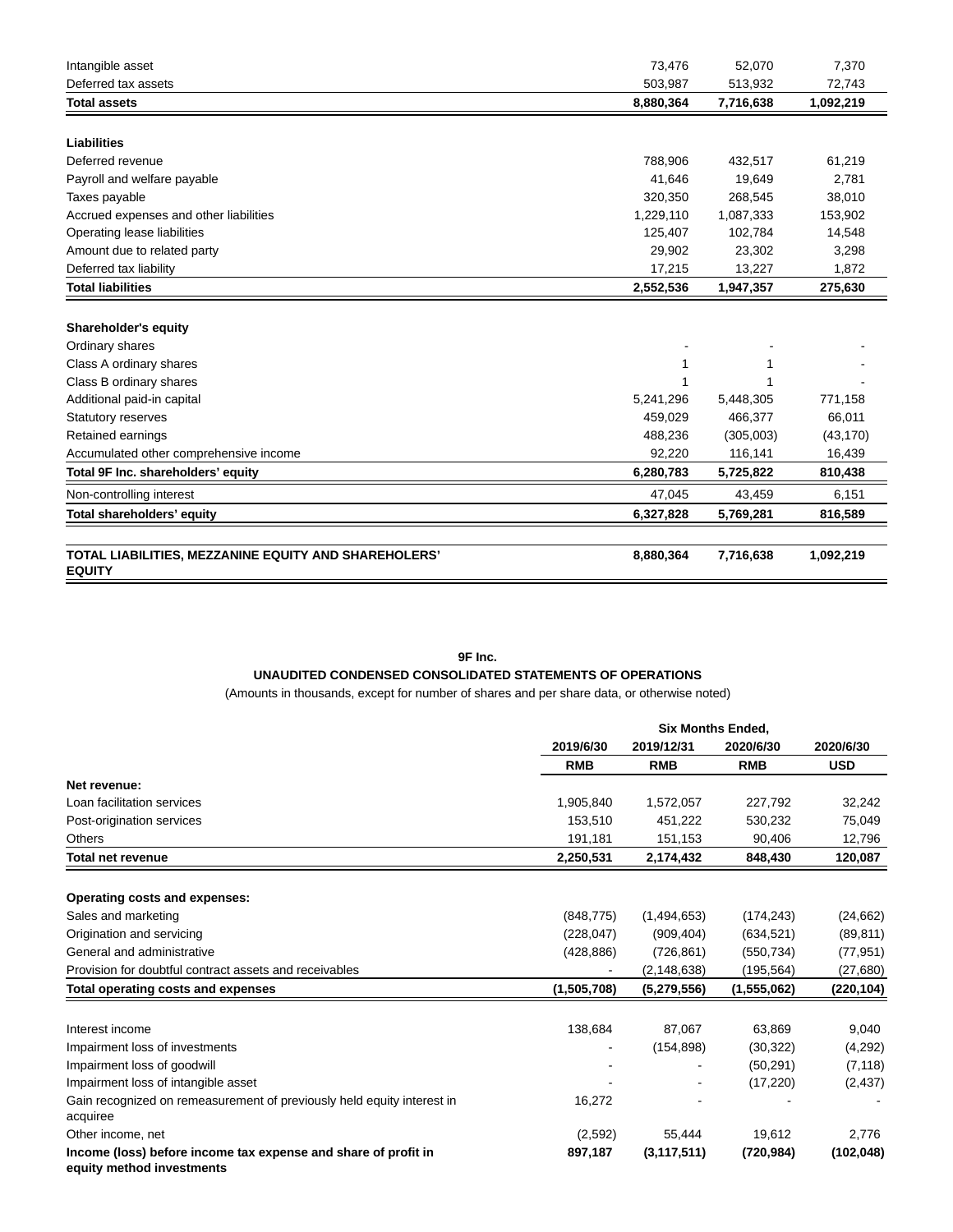|           |             |             | (2,530)     |
|-----------|-------------|-------------|-------------|
| (67, 683) | (40, 235)   | (5,741)     | (813)       |
| 698,968   | (2,852,613) | (744,599)   | (105,391)   |
|           |             |             |             |
| (2,490)   | (3, 441)    | 3,586       | 508         |
| 696,478   | (2,856,054) | (741, 013)  | (104,883)   |
|           |             |             |             |
| (8,541)   | (2, 170)    |             |             |
| 687,937   | (2,858,224) | (741, 013)  | (104,883)   |
|           |             |             |             |
| 367.67    | (15.34)     | (3.80)      | (1.00)      |
| 320.54    | (15.34)     | (3.80)      | (1.00)      |
|           |             |             |             |
| 1,626,728 | 186,238,446 | 195,191,000 | 195,191,000 |
| 1,865,921 | 186,238,446 | 195,191,000 | 195,191,000 |
|           | (130,536)   | 305,133     | (17,874)    |

**9F Inc.**

# **UNAUDITED CONDENSED CONSOLIDATED STATEMENTS OF COMPREHENSIVE INCOME /(LOSS)**

(Amounts in thousands, except for number of shares and per share data, or otherwise noted)

| <b>Six Months Ended.</b> |             |            |            |
|--------------------------|-------------|------------|------------|
| 2019/6/30                |             | 2020/6/30  | 2020/6/30  |
| <b>RMB</b>               | <b>RMB</b>  | <b>RMB</b> | <b>USD</b> |
| 698,968                  | (2,852,613) | (744,599)  | (105, 391) |
|                          |             |            |            |
| (2,681)                  | 14.807      | 24.021     | 3,400      |
| 999                      | (1,098)     | (100)      | (14)       |
| 697,286                  | (2,838,904) | (720,678)  | (102, 005) |
| (2,490)                  | (3, 441)    | 3,586      | 508        |
| 694.796                  | (2,842,345) | (717,092)  | (101, 497) |
|                          |             | 2019/12/31 |            |

# **9F Inc. Reconciliations of GAAP And Non-GAAP Results**

(Amounts in thousands, except for number of shares and per share data, or otherwise noted)

|                                     |            | <b>Six Months Ended.</b> |            |            |  |  |  |  |
|-------------------------------------|------------|--------------------------|------------|------------|--|--|--|--|
|                                     | 2019/6/30  | 2019/12/31               | 2020/6/30  | 2020/6/30  |  |  |  |  |
|                                     | <b>RMB</b> | <b>RMB</b>               | <b>RMB</b> | <b>USD</b> |  |  |  |  |
| Net income (loss)                   | 698,968    | (2,852,613)              | (744, 599) | (105,391)  |  |  |  |  |
| Add:                                |            |                          |            |            |  |  |  |  |
| Share-based compensation            | 67,903     | 285,248                  | 207,008    | 29,300     |  |  |  |  |
| Impairment loss of investments      |            | 154,898                  | 30,322     | 4,292      |  |  |  |  |
| Impairment of goodwill              | ۰.         | 6,191                    | 50,291     | 7,118      |  |  |  |  |
| Impairment loss of intangible asset | -          | $\overline{\phantom{0}}$ | 17,220     | 2,437      |  |  |  |  |
| Less:                               |            |                          |            |            |  |  |  |  |
| Tax effect of adjustments           |            | 5.146                    | 14.546     | 2,059      |  |  |  |  |
| Adjusted net income (loss)          | 766.871    | (2,411,422)              | (454, 304) | (64, 303)  |  |  |  |  |